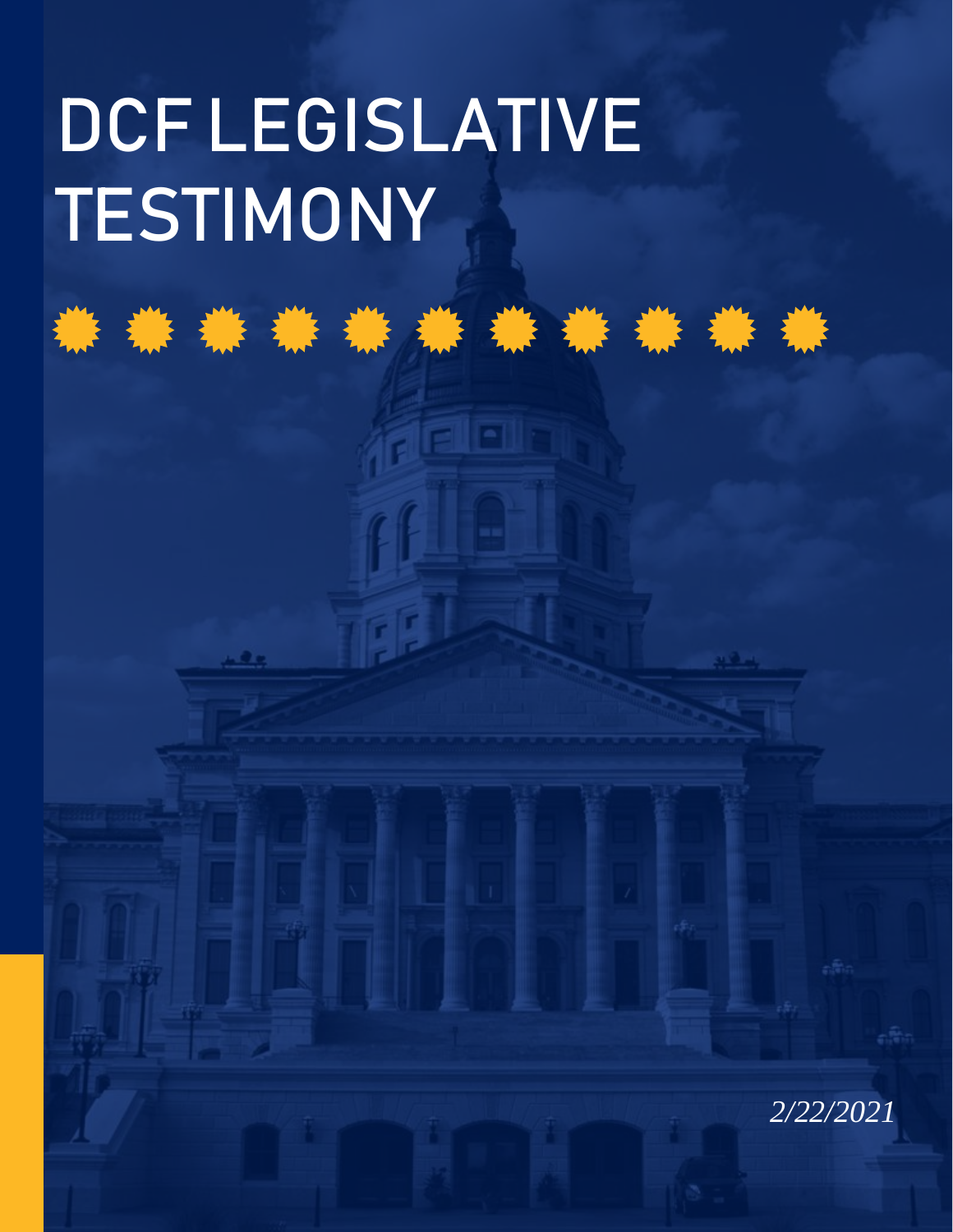# TESTIMONY OF

Elizabeth Cohn, Director of Child Support Services Kansas Department for Children and Families

# TESTIMONY ON

HB 2371

# Chair

**Concannon** 

## Vice Chair Esau

## Ranking Member **Ousley**

# and

# Members of the Committee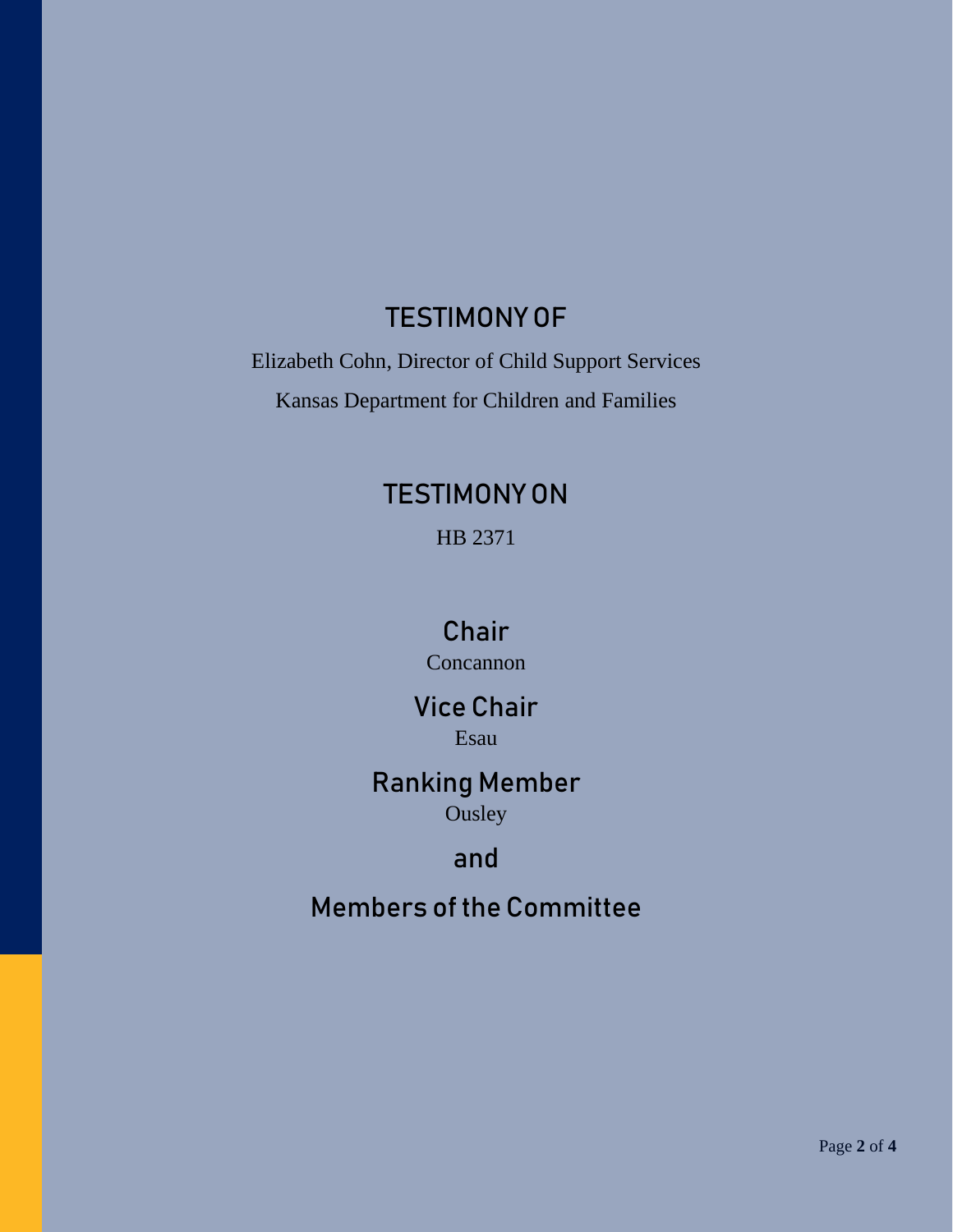### SUMMARY OF ISSUE & DCF POSITION

House Bill 2371 proposes changes to the statutes that regulate child support services, food assistance, and child care assistance. The bill would remove mandatory cooperation for child support services for individuals receiving food assistance and child care assistance. Additionally, it would exempt those enrolled in postsecondary education from the work requirement to receive child care assistance and would remove the lifetime limit for how many months those individuals can receive child care assistance.

DCF supports HB 2371. During these uncertain economic times it is more important than ever that Kansas citizens are able to access economic assitance programs.

## CONTEXT & HISTORY

DCF administer's Kansas' Child Support Services program. This programs assists families, helping them receive financial support by establishing parentage and orders for child supprt, locating noncustodial parents, enforcing child support orders, and modifying support orders as appropriate. These services are available to all Kansans who apply, regardless of income.

Currently, statute requires that any family receiving assistance from certain programs, including food and child care assistance, cooperate with child support services in order to be eligible to receive benefits. This can present a barrier to some families that need the support the child care and food assistance programs offer. Some of the most vulnerable individuals in our communities, single mothers or victims of domestic violence for instance, may not feel comfortable pursuing assistance through these programs because they know they would have to participate in child support services and potentially come into contact with the individual that traumatuzed or perpetrated abuse against them.

Removing the requirement to cooperate with child support services would increase access to both food assistance and child care assistance at a time when many families are struggling. These programs are an investment in the future of Kansas. Investing in families with young children through child care and food assistance helps to prepare children to enter school ready to learn, to be successful in school, and to graduate from high school ready for the job market. According to the National Bureau of Economic Research, "the food stamp program has effects decades after initial exposure. Specifically, access to food stamps in childhood leads to a significant reduction in the incidence of "metabolic syndrome" ….and, for women, an increase in economic self-sufficiency. Overall… results suggest substantial internal and external benefits of the safety net that have not previously been quantified."

Likewise, the changes HB 2371 proposes to childcare assistance eligibility would increase access to the program and be an investment in the future of the state. Postsecondary students are working to better their and their families' life trajectory through education. Some of these students, single mothers for example, can't pursue this education without child care and can't pay for child care without the state's assistance. Forcing these students to meet the work requirement on top of school and parenting while also limiting their time on assistance makes it more difficult for these students to continue their educations and build a better life for their families. Removing these barriers would allow these students to continue their education more easily, enhancing their family's economic opportunity in the long term and decreasing the likelihood of system dependence.

<sup>1</sup> <https://www.nber.org/papers/w18535>